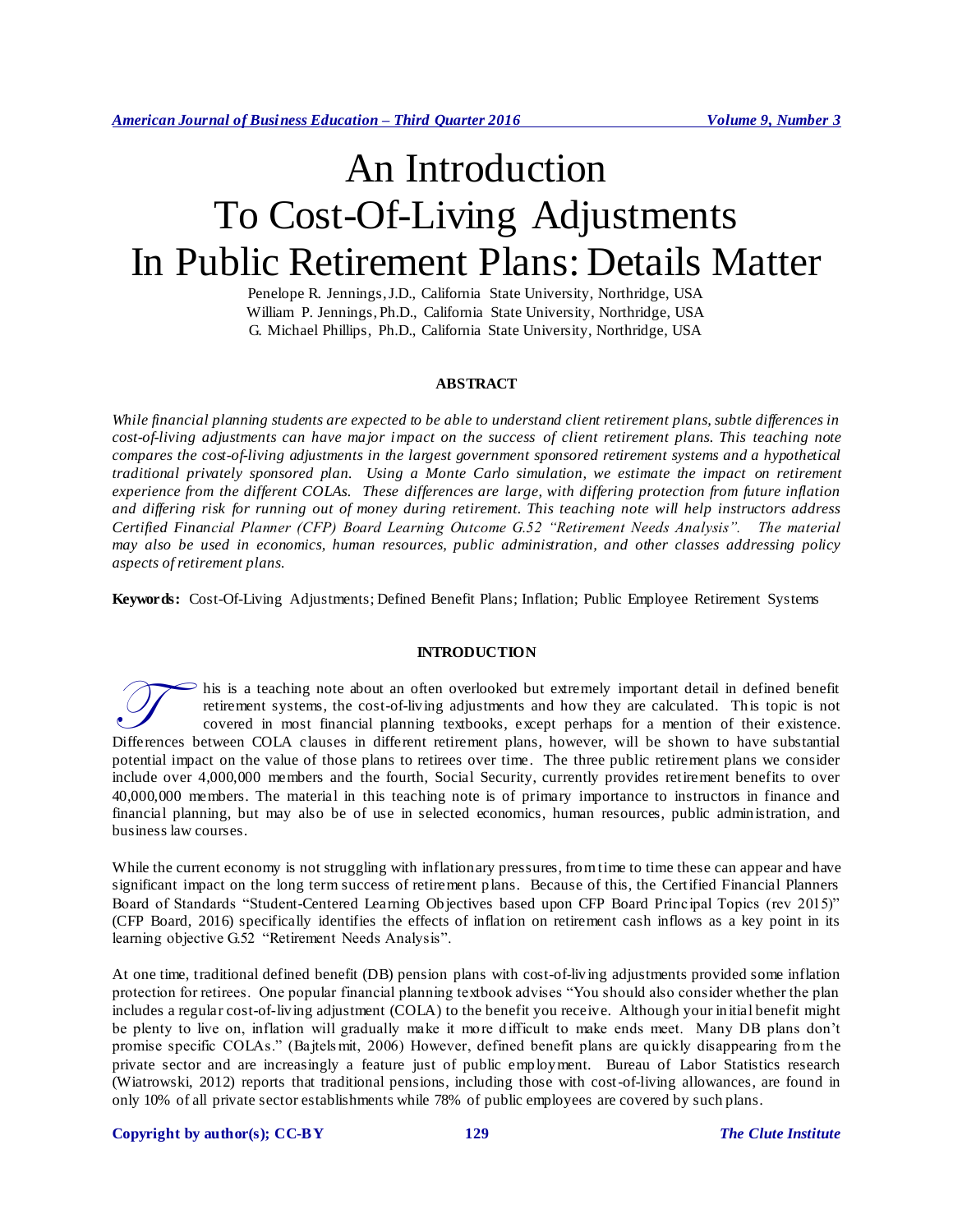The difference in the buying power of retirement income between defined benefit plans with COLA clauses and other plans is important for financial planning students, practicing financial planners, and instructors in financial planning and finance programs to understand. According to the Congressional Research Service, using data from the U.S. Current Population Survey, approximately 16% of U.S. workers are employed by the public sector (CRS, 2014) and most of these are covered by a defined benefit plan. As early as 2000, economists in the Bureau of Labor Statistics Office of Employment Projections were estimating that about half of public employees were "Baby Boomers" and nearing retirement (Dohm, 2000). Currently, this suggests that there could be as many as 2,000 retirees a day with public employee retirement plans.

As part of their training in required financial planning courses, students in the nearly 400 CFP Board Registered Programs at U.S. universities are required to understand pension plans and the characteristics of retirement income including the impact of inflation. Public retirement systems receive little attention in popular textbooks and references (e.g., Bajtels mit (2006), Tyson (2012), Garman & Forgue (2015), Milevsky (2012), Hallman & Rosenbloom (2009), Horan (2009)). On the one hand, it may appear to students that large public employee retirement systems are alike. On the surface these plans seem similar, yet there are subtle yet important differences in cost-of-living adjustment (COLA) provisions, differences that are not addressed in popular personal finance textbooks and references and about which financial planning capstone, retirement planning, and person al financial planning instructors should be aware of for use in classroom discussion.

In the following discussion, we illustrate for financial planning students, their professors, and others interested in teaching about public pensions how even the existence of a COLA can result in strikingly different results depending on how the COLA is constructed. We illustrate how in inflationary times having any COLA is of great value when compared to those retirement plans without one. Besides its use as a teachin g resource for financial planning capstone, retirement, and personal finance courses, this teaching note can serve as a resource for business students as well as financial planners, accountants, and other professionals who are concerned with retirement planning and for those reviewing public policy regarding reorganization of public pension plans.

In this discussion, we analyze the cost-of-living adjustment methods used by the three largest public employee retirement systems, the U.S. Social Security system, and a "vanilla" retirement plan without a COLA clause. Public plans considered include the California Public Employees' Retirement System (CalPERS) which benefits approximately 1,815,700 members in California and has approximately \$300bb under manage ment (CalPERS 2016), the Civil Service Retirement System (CSRS) which is an older system benefiting many federal employees, and the Federal Employees Retirement System (FERS) which is a newer system for federal employees. Together, these two federal systems cover approximately 90% of the federal civilian workforce, with 2,400,000 members (U.S. Census, 2014) and almost \$1trillion under management. We also consider a fourth cost-of-living adjustment method, that employed by the U.S. Social Security System. The Social Security System, which covers most workers in the United States, has about 40,000,000 current recipients and almost \$3 trillion invested in the Social Security trust fund (SSA, 2016).

We begin with a brief introduction to the representative government-sponsored pension plans particularly focusing on their COLA characteristics. We then describe our analytical method, called a Monte Carlo simulation, that we use to evaluate the impact of variations in COLA clauses. We then present and describe the results and a discussion of several implications from these findings. We conclude with a discussion of several classroom applications and overall observations.

#### **Introduction to Representative Government Sponsored Retirement Plans**

Typical academic classes on pensions primarily focus on plans that employers might offer to their employees. From an employee's perspective, traditional "defined benefit" pension plans generate a fixed annual benefit following a company-specific formula. Often the benefit is the product of the employee's final-year salary or an average of some number of years of salary, the total number of credited years of employment, and a company specific factor such as 2% per year of service. For example, an employee working at a firm for 30 years who retires with a salary of \$100,000 might expect a defined benefit payment of \$100,000 x 30 x 2% = \$60,000.00.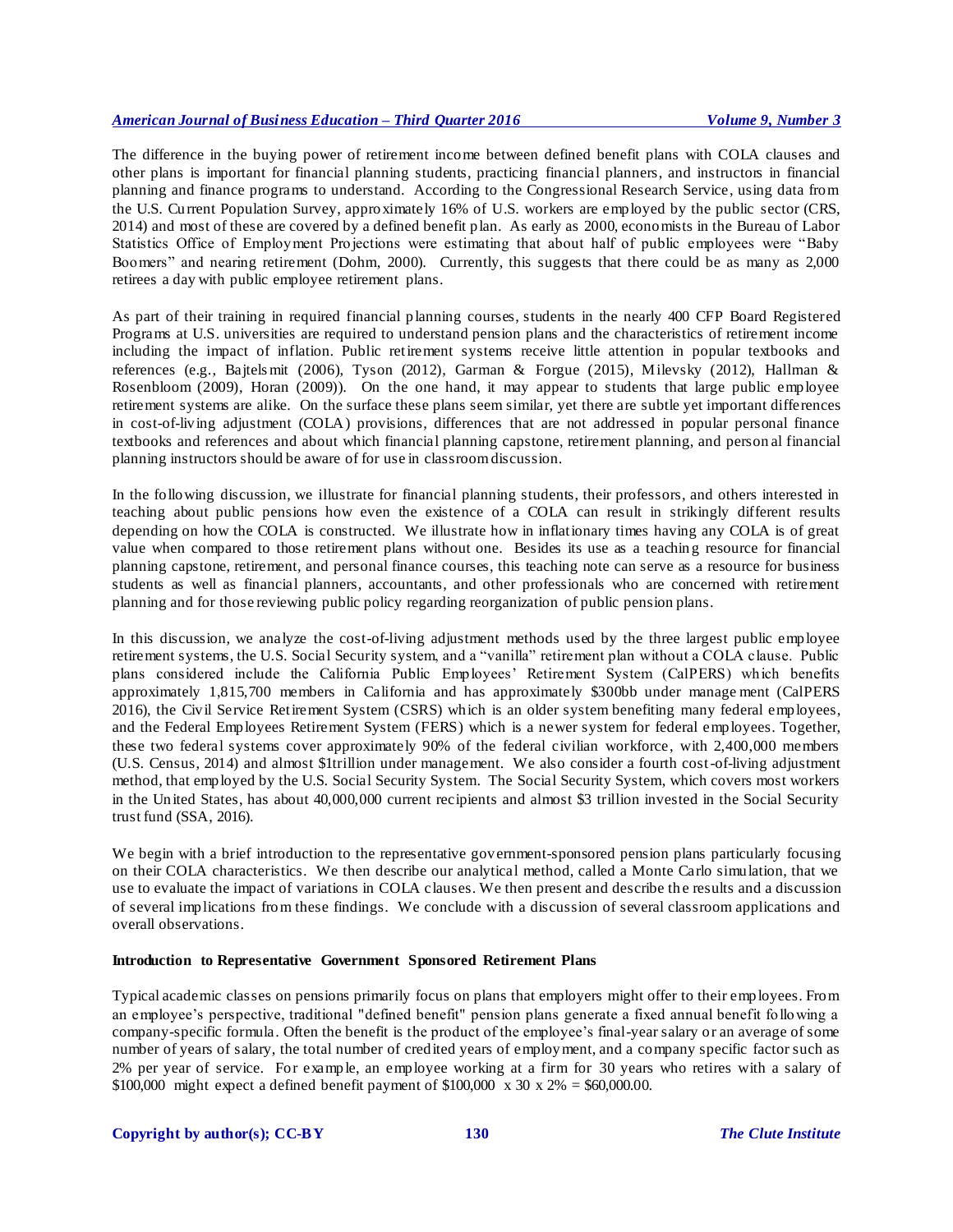The computation of benefits by multiplying a base wage by a number of years of service is common in private and public retirement p lans. However, in stark contrast to government sponsored retirement plans, the few remaining private plans tend not to offer cost-of-living allowances (Butrica, 2009). In the rest of this section, we provide a brief introduction to the Social Security system, which is the largest retirement system in the U.S., the CalPERS system, which is the largest state or local government sponsored system in the U.S., and the two primary federal civilian retirement plans.

## *Social Security*

As detailed in Social Security Administration (2016), Social Security provides a variety of benefits for working Americans, including retirement, disability, death, medical, and spousal and survivor benefits. The most financially important of these benefits is the Social Security retirement benefit that allows workers and their spouses to begin collecting retirement benefits at age 62 or later. The retirement benefits are based on a formula of the best annual earnings over thirty-five years. The decision about when to begin taking Social Security benefits is complicated and calls for careful consideration, often with the advice of counselors and financial planners.

The Social Security trust fund currently has nearly \$3 trillion under management and provides retirement benefits to nearly 40,000,000 people.

The calculation of annual cost-of-living adjustments is straightforward. The COLA is the percentage increase in the Consumer Price Index for Urban Wage Earners and Clerical Workers (CPI-W) from the third quarter of the last year a COLA was determined to the third quarter of the current year. If there is no increase, there is no COLA. The intent of the Social Security COLA is to provide an annual increase in benefits sufficient to maintain the real purchasing power of the retiree, assuming the CPI-W reflects their expenditures.

A detailed explanation of the Social Security system and its benefits is available at www.SSA.gov.

## *California Public Employees' Retirement System*

The California Public Employees' Retirement System (CalPERS) manages pension and health benefits for more than 1.8 million California state, county, and municipal public employees, retirees, and their families. As detailed in CalPERS (2016), CalPERS also provides death, disability, health, and other benefits to covered employees and their families. The CalPERS pension plan is the largest state or local public employee pension plan with about \$300 billion in investments in 2016. The benefit formula for determining initial retirement benefits is based on years of service credit, age at retirement, and final compensation. Retirement formulas vary based on the member's employer, occupation, and provisions in the contract between CalPERS and the specific employer. Examples of the variety of plans are those offered to employees of various cities and counties and specific plans for judges, members of the legislature, highway patrol and other safety workers, and employees of the California State University System. The average annual benefit in 2015 for a CalPERS retiree was approximately \$28,000.

The most common cost-of-living adjustment used by CalPERS provides for annual increases of either 2% per year since retirement or inflation since retirement, whichever is less. The rate of inflation is the percent change in the Consumer Price Index for All Urban Consumers (CPI-U) for the previous calendar year. Because employees retire in different years, to determine the applicable COLA percentage, CalPERS compares the actual rate of inflation to the annual 2% adjustment, compounds each series, and keeps a running total each year.

In addition to the annual cost-of-living adjustment, CalPERS retirees may receive a related Purchasing Power Protection Allowance (PPPA) to protect them from significant inflationary changes over time that reduce the purchasing power of their benefits below 75% of their initial real benefits. For many current and future retirees, this annual adjustment may never take place. As long the annual cost-of-living adjustments are sufficient to maintain real purchasing power of at least 75% of their initial retirement benefit, there is no PPPA adjustment.

A detailed explanation of the CalPERS system and its benefits is available at www.CalPERS.ca.gov.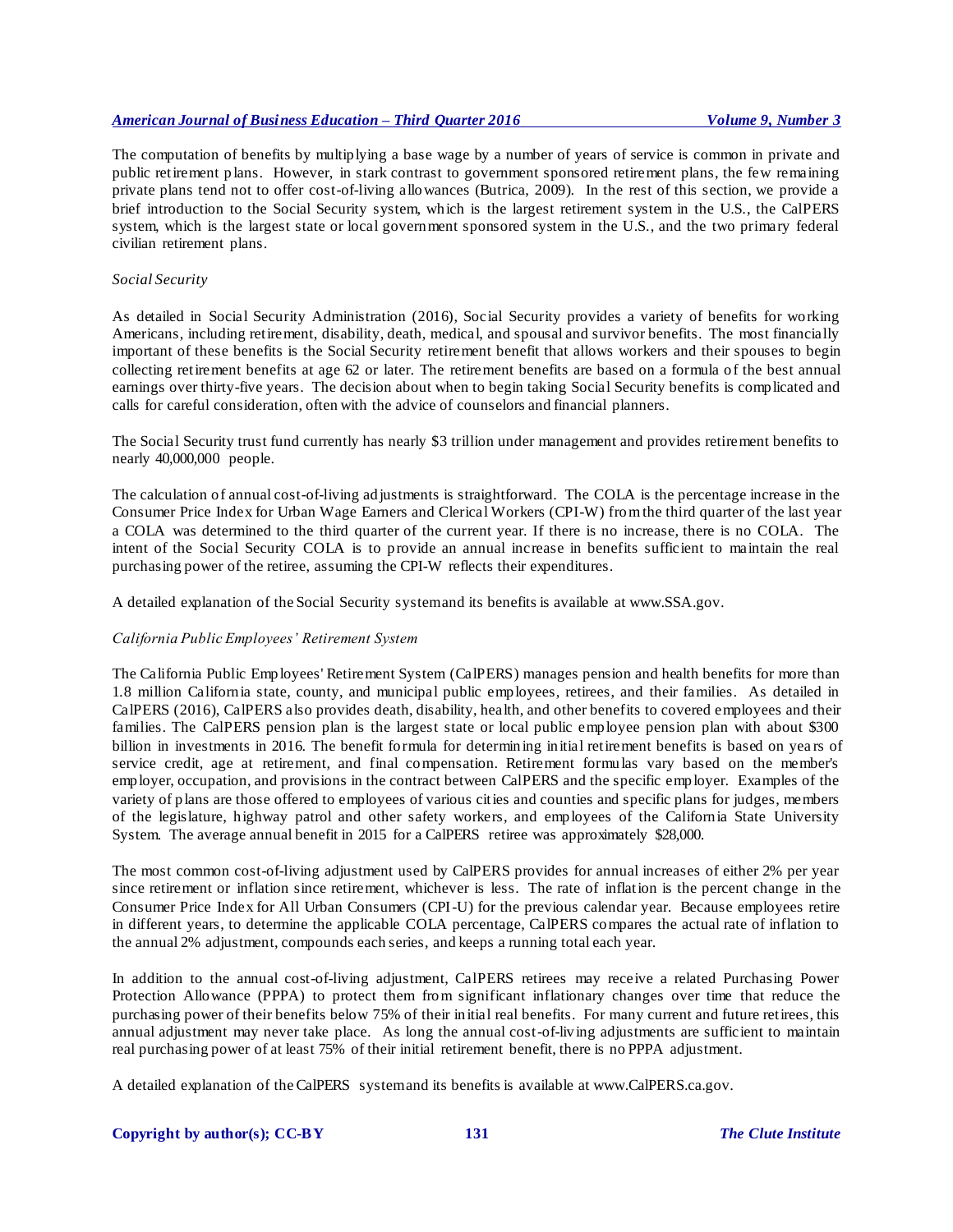# *Civil Service Retirement System (CSRS) & Federal Employee Retirement System (FERS)*

The Civil Service Retirement System (CSRS) provides retirement, disability, and survivor benefits for most civilian employees of the federal government hired before 1984. The CSRS is a defined benefit plan with initial retirement benefits based on age, highest three-year average pay, and years of service. The CSRS was available to most federal civilian employees prior to 1983 and since then, its active membership has been decreasing as its membership dies.

The Federal Employees Retirement System (FERS) was created for federal civilian employees hired after 1983. FERS is a retirement plan that provides benefits from three different sources: a basic defined benefit plan (called the Basic Benefit), Social Security, and the Thrift Savings Plan (TSP). Similar to other public employee plans, the benefit of the defined benefit portion is based on highest three-year average salary, age, and years of service. The FERS formula uses a smaller annual multiplier coordinated with Social Security benefits. Note that while the defined benefit portion is s maller than many other public employee plans, FERS retirement also includes a Thrift Savings Plan (a defined contribution plan) with annual employer contributions.

The COLA for CSRS is the same as for the Social Security COLA. It is based on the most recent third quarter (July-September) compared to the most recent quarter upon which an increase was based. If consumer prices, as measured by the CPI-W, do not increase from the third quarter of one year to the third quarter of the next year, there is no COLA under either plan.

The COLA formula for FERS uses the same third-quarter-to-third-quarter annual inflation rate that is utilized by the Social Security and CSRS plans. However, it has a twist that causes federal participants to gradually los e real retirement income in periods of higher inflation. When the inflation rate is less than 2%, the adjustment equals the inflation rate. When the inflation rate is from 2% to 3%, the adjustment is capped at 2%. When the inflation rate is greater than 3%, the adjustment is the inflation rate less 1%. For example, were the inflation rate 4.5%, then the COLA would be 3.5%

The details of retirement and cost-of-living adjustments for CSRS and FERS are described in the Office of Personnel Management (2016) and at www.OPM.gov.

## **Method: A Monte Carlo Framework for Understanding COLAs**

Reading algebraic formulas provided by retirement plan sponsors may be of limited use to financial planning students and their prospective clients when it comes to understanding the real impact of inflation adjustments. To better understand the impact and importance of the different COLA clauses, we utilize a popular methodology known as a "Monte Carlo" study (e.g., Asmussen & Glynn (2007), W inston (1998), McLeish (2005)). In a Monte Carlo study, a computer model is created which depends on random variables. The model is evaluated with a set of values for the random variables and the results are saved for later analysis, a step known as an iteration. A new set of random values is generated for each new iteration and the computer model is re-evaluated with the new results saved. This process is repeated many times for many iterations. When the basic simulation runs are completed, the statistical distribution and characteristics of the Monte Carlo iterations are computed and the resulting histogram and summary statistics provide insight into the statistically anticipated range of future outcomes. Of course, to the extent that the random components of the model do not represent reality, the Monte Carlo results may be inaccurate.

In order to compare the effectiveness of these pension plans in shielding retirees from the potentially negative effects of inflation, we created a Monte Carlo study of 1,000,000 "average experiences" with randomly drawn initial retirement years and randomly drawn duration of retire ment for each iteration. Rather than using a theoretical statistical distribution for each random variable, we utilized a type of analysis called "resampling" in which the observed past values of variables define potential future values. In each iteration , a random pull is made from past observations so each past value might show up again in proportion to its historical frequency. This sampling is done with replacement so that it is theoretically possible, though unlikely, that a single observation would be repeatedly selected (e.g., Good (2006)). More commonly, the results of a resampling-based Monte Carlo simulation reflect the underlying population parameters. The resampled data are drawn from the actual inflation and plan experiences for retirees from the period 1947 to 2015. The Consumer Price Index information is from the Bureau of Labor Statistics (2016).

#### **Copyright by author(s); [CC-BY](http://creativecommons.org/licenses/by/3.0/) 132** *[The Clute Institute](http://www.cluteinstitute.com/)*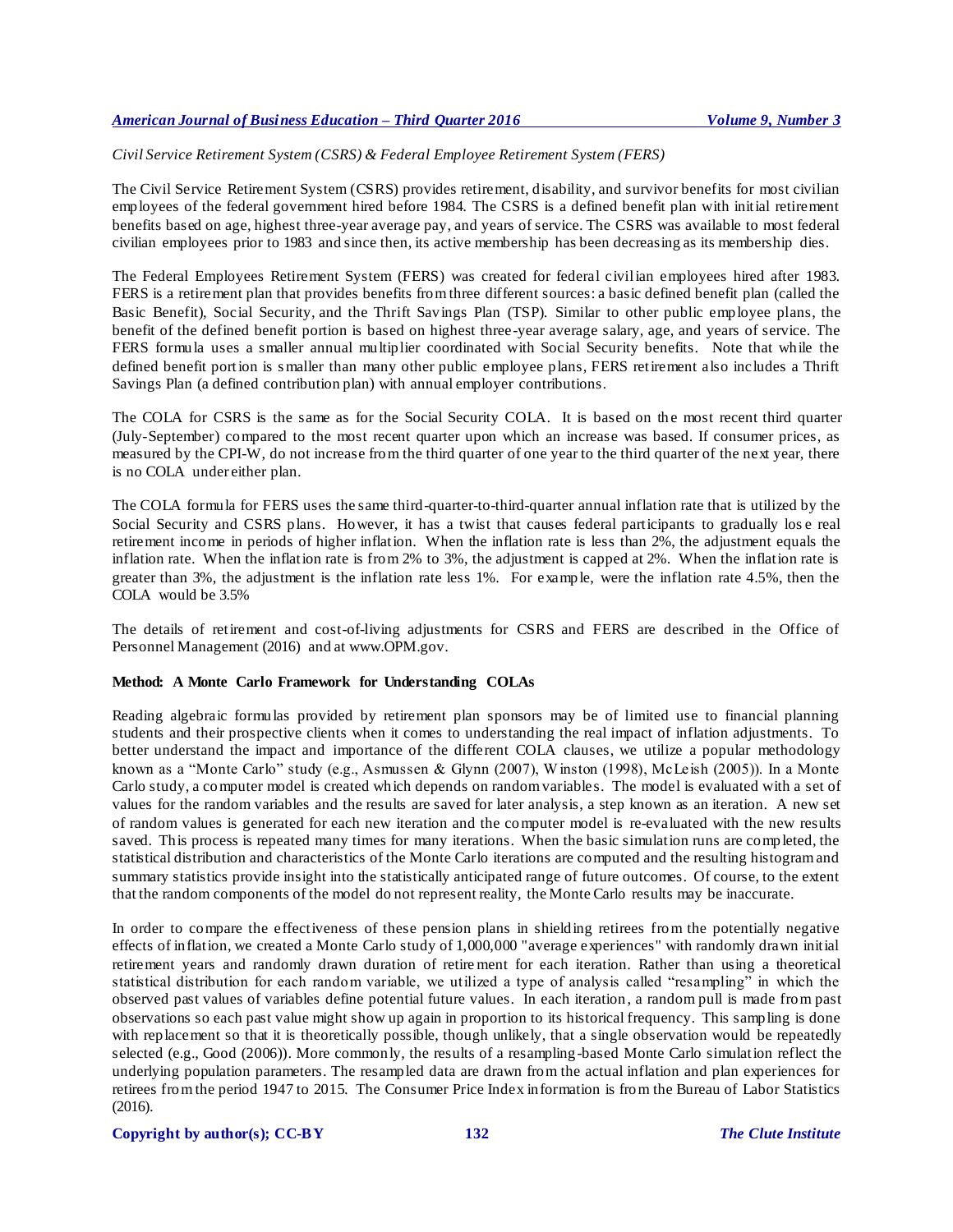To understand the impact of retirement year and life expectancy on the model, we make assumptions about inflation over a retiree's benefit period. We also make assumptions about when the retiree begins receiving benefits and how long the retiree continues to receive benefits. Random values for retirement years and the length of retirement were computed using Excel's "RandBetween" uniform random number function.

The specific Monte Carlo simulation implementation provides a numerically efficient way to see the range of possible outcomes and may be viewed as a generalized "what if" analysis. The particular simulation discussed here was performed using Frontline Systems' Analytics Solver Platform in Excel 2013.

While one might build more complex retirement models, exploring factors such as gender or racial differences, differences in geographic cost-of-living, or differences in health conditions, it is not at all obvious that adding such complexity to this model would enhance students' understanding of the differences brought about by the different definitions of COLAs in the largest public pension plans or even provide any particular improvement in the overall model. While assessing more complex modeling could be the subject of other research, this particular model was constructed to include a basic set of variables for adequate richness without excessive complexity.

## **RESULTS**

In this Monte Carlo simulation, each iteration matches the modeled experience of a hypothetical retiree. For each of the million random trials, the final-year benefits were computed for each of the plans (Social Security, CalPERS, CSRS, FERS, and the hypothetical private traditional plan). The one million estimates of final-year benefits were then compared by computing ratios (e.g., the ratio of CSRS to FERS final benefits) which were then averaged across all the trials.

The mean and median for these ratios, shown below, demonstrate the relative cost-of-living adjustments between the plans. The "fully-adjusted" COLA performed much better than the partially-adjusted public plans, but all the plans with COLA features performed far better than plans without COLA features. CSRS and Social Security show a Monte Carlo average .13 (or 13%) better than FERS and .12 (or 12%) better than PERS (and medians 8% better than FERS and 9% better than PERS). FERS and PERS provide about the same benefit. Compared to the fully adjusted CSRS and Social Security plans, the typical private plan without COLA features received on average 60% (65% median) of the final buying power because of historical inflation.

| Ratios of Final Benefits, for Typical Retirements | Average | <b>Median</b> |
|---------------------------------------------------|---------|---------------|
| CSRS & Social Security to FERS                    | 1.13    | 1.08          |
| CSRS & Social Security to PERS                    | 1.12    | 1.09          |
| FERS to PERS                                      | 0.99    | 1.00          |
| "No COLA" Pension to CSRS & Social Security       | 0.60    | 0.65          |
| "No COLA" Pension to FERS                         | 0.64    | 0.71          |
| "No COLA" Pension to PERS                         | 0.64    | 0.71          |

Table 1. Ratios of final retirement benefit comparisons based on one million random trials ("Monte Carlo" simulation)

The Social Security and CSRS plans fully adjust for measured changes in the consumer price index and protect retirees from increases in consumer prices over time. Table 1 presents a comparison between Social Security and CSRS, and FERS and PERS. This comparison shows that the latter plans do not fully adjust for inflation. Whether the hypothetical retiree was enrolled in either PERS or FERS, real inflation-adjusted benefits lost, on average, about 10% of their initial purchasing power by the retiree's final year.

More dramatically, a "No COLA" private retirement plan suffered a large loss of purchasing power by the retiree's final year absolutely and when compared to the three public employee plans. A "No COLA" lost about 40% of its initial purchasing power. By contrast, a CSRS or Social Security retiree lost 0% over the same period. While two employees with different COLA plans might start with the same initial pension purchasing power, if their plans have different inflation protection, their real purchasing power may diverge significantly over time.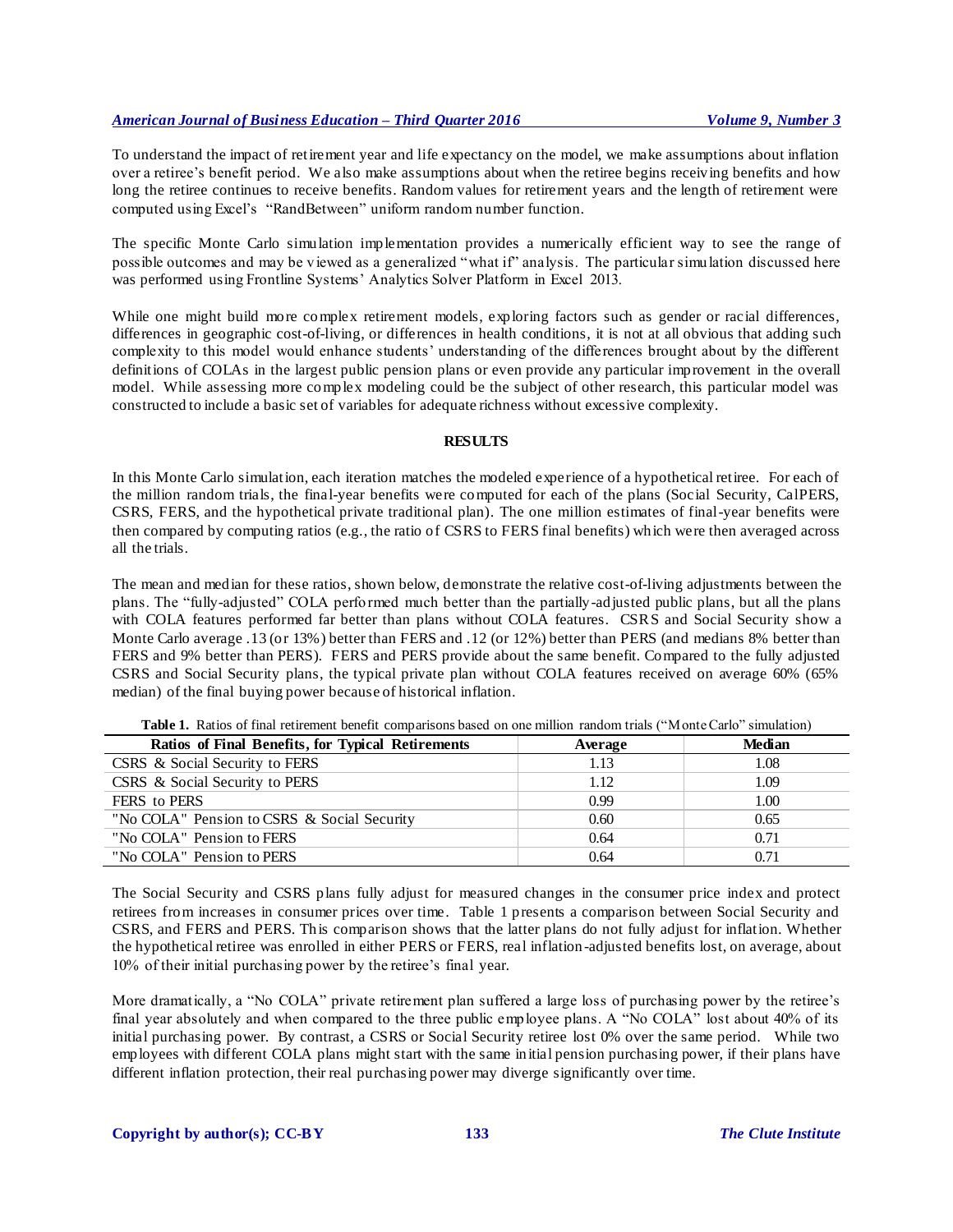#### **Some Implications**

Based on the one million sample experiences from the Monte Carlo model of these different cost-of-living adjustments, it is apparent that having COLA protection is vital to preserving purchasing power of retirement income. The "No COLA" pension payments of final benefits were, on average, less than 2/3 of the corresponding public pension final benefits with COLA clauses. The nature of the COLA adjustment is also important. Social Security and CSRS maintain real income over time, providing a final benefit about 10% greater than FERS or CalPERS.

Both FERS and CalPERS include non-intuitive caps on cost-of-living adjustments. FERS offers a laddered haircut ultimately resulting in its payments trailing inflation by 1% per year in high inflation years but the actual adjustment is provided on a year-by-year basis. The CalPERS adjustment is made each year to the initial retirement base, and is capped at an annual adjustment of 2% per year but with an additional "purchasing power protection allowance" that maintains real income at 75% or more of the base-year value. As it happens, both of these approaches provided similar results over time in our simulation.

Following the CFP Learning Objectives and the Uniform Prudent Investors Act (Chong, 2015), we believe that best practice would have the retiree's financial plan and the financial planner's advice focus on building a retirement portfolio designed to mitigate any adverse effects of inflation, including investments in stocks, inflation indexed bonds, and real estate. Such mitigation can be done in several ways.

Retirees with "No COLA" plans and their financial planners should recognize the need for additional savings and investments before retiring to help mitigate against potential loss of purchasing power. One financial strategy that students should consider is to layer tax-advantaged 401(k), IRA, Roth IRAs or other investments sufficient as "completion portfolios" when potential clients do not have cost-of-living adjustments in their plans. These completion portfolios should be constructed to provide adequate funding, not just for the first few years of retirement, but for the entirety of the client's retirement.

For retirees with pension plans fully or largely protected from inflation, other savings and investments can be focused more on addressing other retirement concerns and goals including protection from future medical expenses, travel, and desires to provide for heirs. From a financial planning point of view, inflation protected pension plans can be viewed as the investment equivalent of inflation-protected bonds and therefore the balance of the retiree's investments can, and probably should, be more heavily weighted towards non-bond investments.

For those who do not have adequate resources to fund additional retirement vehicles, two possible solutions include working longer to reduce the reliance on retirement funds while increasing the value of eventual Social Security benefits and whatever pension is in place, and adjusting lifestyles to permit savings even while drawing pensions to fund later years' needs.

#### **Teaching Suggestions**

Contemporary students may not have a good understanding of the impact of inflation and the erosion of real income in inflationary times. A first exercise would be to have students determine the buying power of \$1 when their greatgrandparents, grandparents, and parents were their age. A convenient resource for this is at http://www.bls.gov/ data/inflation\_calculator.htm (BLS, 2016), which permits students to see, for instance, that \$1000 in 1920 would have the same buying power as \$11,855 in 2016. Similarly, one could see that a retiree with \$50,000 retirement in 1980 would need to have at least \$144,000 now for corresponding buying power; those without COLAs would now have about a third of their at-retirement buying power.

Another useful exercise would be to consider the impact of a blended retirement with 75% coming from a pension and 25% from a retirement account invested in a stock market index. Similarly, financial planning instructors could discuss the applications of insurance-based products such as annuities with inflation riders as supplemental retirement vehicles.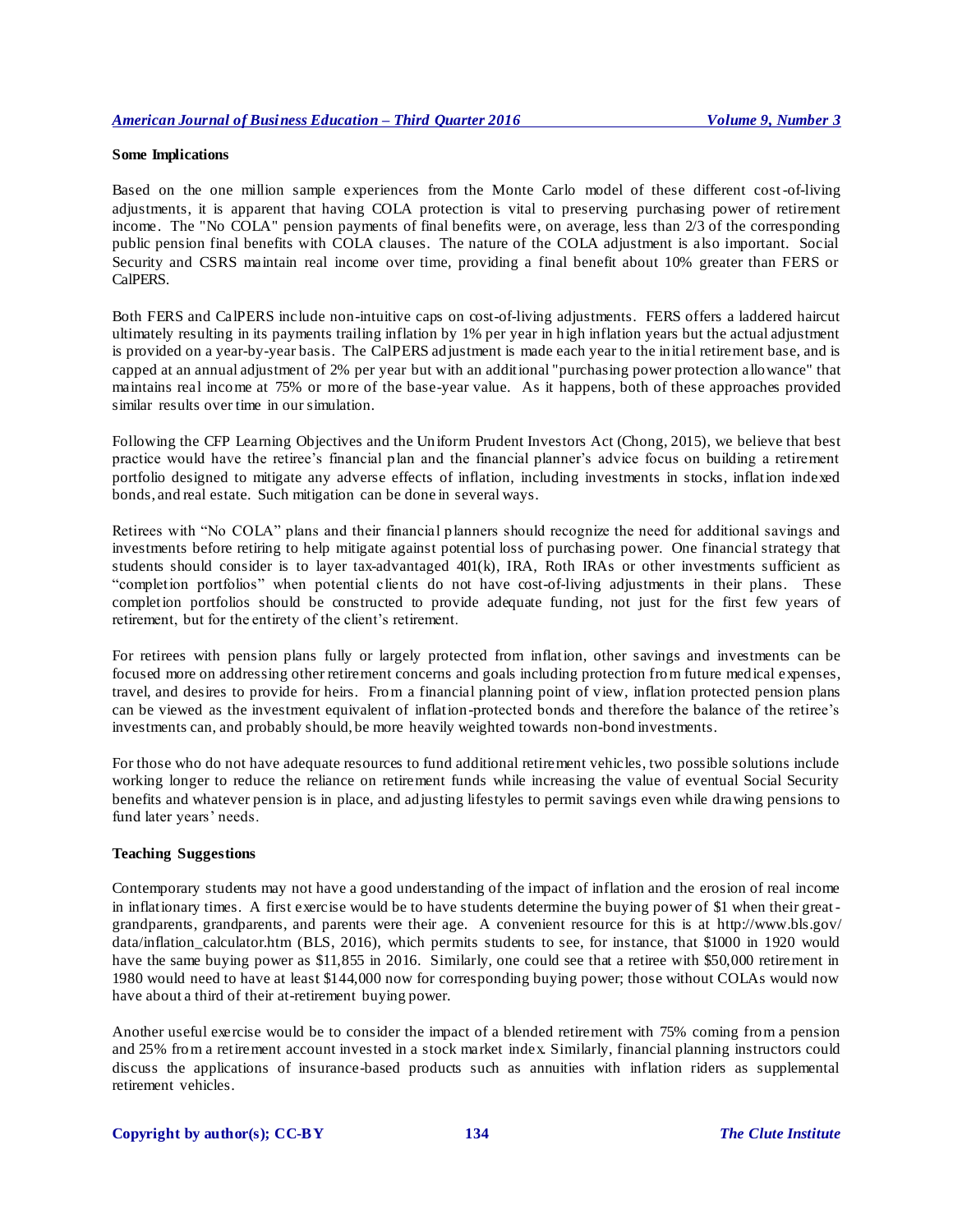About 84% of new and prospective American retirees do not have COLA-clauses in their retirement plans. Consequently, there is also potential for discussion about pension structures in many classes besides financial planning related courses. One discussion topic could focus on an observation by the American Institute of Certified Public Accounts (2015) that a common fear of many retirees is running out of money before they die.

An empirical assignment for students would be to explore how well broad-based mutual funds, such as Dimensions Core Equity Fund (DFEOX) or Fidelity's Magellan Fund (FMAGX) maintain their value relative to the CPI.

# **CONCLUSIONS**

This paper has demonstrated the importance of cost-of-living adjustments in maintaining real retirement income. For those private pension participants without COLA protection, it is essential that they participate in equity -based or annuity-based supplemental investing or retirement systems (e.g.,  $401(k)$ , Roth IRA plans) to offset some of the inflation loss over time. This paper also suggests that as the public debate about the disappearance of private pensions continues, the focus should be on pensions with COLA rather than pensions without COLA. The extent to which transferring assets from defined benefit plans to defined contribution plans alters inflation risk, is a topic for additional research.

This paper also illustrates the value of the 100% inflation adjustment to Social Security recipients as compared to less inflation-protected plans. For many public pension participants, the choice to participate or not in Social Security must include consideration of the inflation protection offered.

Finally, it is important for students, financial planners, and even professors planning their own retirements to be aware of the importance of COLA clauses. The fear of outliving one's retirement income, frequently discussed in terms of defined contribution plans subject to market fluctuations, is also a concern for private pension recipients without COLA clauses. Having a defined benefit retirement plan may sound better than a 401(k) or other defined contribution plan, but the details matter.

#### **AUTHOR BIOGRAPHIES**

**Penelope R. Jennings**, Associate Vice President Emeritus and Professor of Business Law, at California State University, Northridge. She received an A.B. in Political Science and Spanish at the University of California, Davis and a J.D. at UCLA. She is currently serving as Special Assistant to the Provost for Academic Personnel at CSUN.

**William P. Jennings**, Dean Emeritus and Professor of Finance, Financial Planning, and Insurance, California State University, Northridge. He also currently serves as a Director of the Center for Computationally Advanced Statistical Techniques, in Pasadena, where he specializes in risk measurement, risk management and investments. He received his M.A. and Ph.D. in Economics from UCLA.

**G. Michael Phillips**, Professor of Finance, Financial Planning, and Insurance, and Director of the Center for Financial Planning and Investment, California State University Northridge. He also currently serves as President and Chief Scientist of the Center for Computationally Advanced Statistical Techniques, in Pasadena, where he specializes in statistics, risk measurement, risk management and investments. He received his M.A. and Ph.D. in Economics from the University of California San Diego.

#### **REFERENCES**

American Institute of Certified Public Accountants (AICPA). (2015, first quarter). Retrieved from https://www.aicpa.org/ interestareas/personalfinancialplanning/community/downloadabledocuments/q1-2015-pfp-trends-exec-summary.pdf.

Asmussen, S. and P. Glynn. (2007). *Stochastic Simulation: Algorithms and Analysis*. New York, New York: Springer Science + Business Media, LLC.

Bajtelsmit, V. (2005). *Personal Finance*. U.S.A.: John Wiley and Sons, Inc.

Bureau of Labor Statistics (BLS) consumer price index tables. (2016, January 16). Retrieved from http://www.bls.gov/cpi/. Bureau of Labor Statistics inflation calculator. (2016). Retrieved from http://www.bls.gov/data/inflation\_calculator.htm. Butrica B., Iams, H., Smith, K., and E. Toder. (released October 2012). "The Disappearing Defined Benefit Pension and Its

**Copyright by author(s); [CC-BY](http://creativecommons.org/licenses/by/3.0/) 135** *[The Clute Institute](http://www.cluteinstitute.com/)*